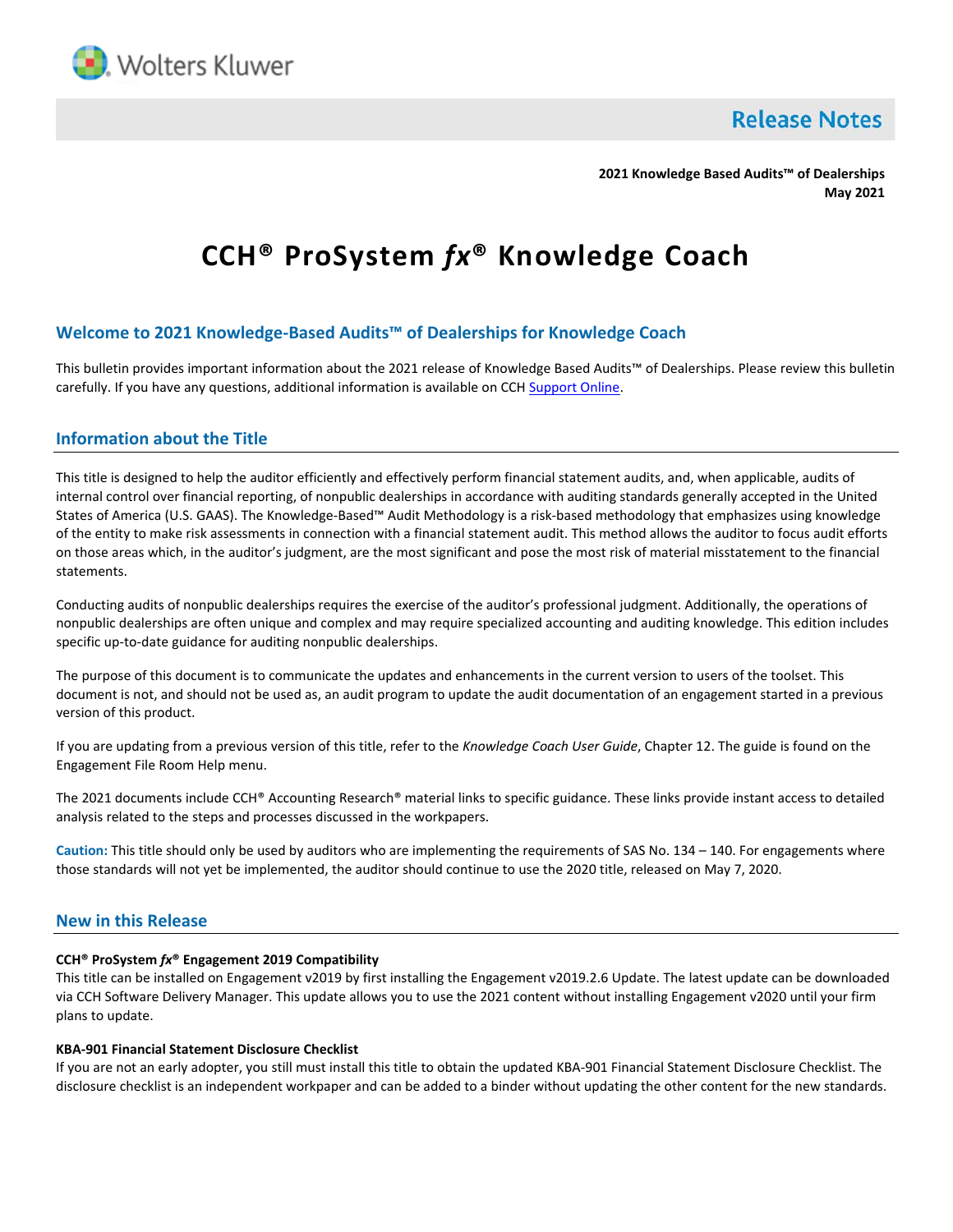After installing, if you choose not to release the title, there are three options for inserting the updated disclosure checklist into a binder:

**Note:** Each of these options requires a staff member or group to have the right "Insert Workpapers from Unreleased Titles," which can be assigned in the ADMIN module. The staff with this right are identified as "select staff members" in the options below.

- Select staff members can insert the updated checklist and delete the existing checklist from the binder. The new checklist will not include any of the prior responses. However, the user can refer to the checklist in the prior year binder and copy/paste any relevant information.
- Select staff members can use the Update Knowledge Coach Content feature to update to the 2021 checklist. To do this, first check in all workpapers except KBA-901 Financial Statement Disclosures Checklists to avoid accidentally updating other workpapers. Then, right-click on KBA-901 in the binder and select **Update Knowledge Coach Content > Update Selected Knowledge Coach Workpapers**. This step will update only the disclosure checklist to the 2021 version. This option retains responses from the prior year other than the tailoring questions (table of contents).

**Note**: If other forms are accidently updated, the changes cannot be undone.

• Select staff members can create a binder template with just the updated disclosure checklist. Then, other staff members can copy and paste the disclosure checklist from the template into the client engagement binders. The new checklist will not include any of the prior responses. However, the user can refer to the checklist in the prior year binder and copy/paste any relevant information.

#### **2021 Edition of Knowledge-Based Audits of Dealerships**

This edition features numerous enhancements, including:

- Updating functionality of KBA-901 for a new, streamlined approach to tailoring.
- Adding a new tailoring question, "Is the auditor engaged to report on Key Audit Matters?", to AUD-100 that flows out to multiple forms to show/hide steps. Please review KCO-003 Answer Effects for the Engagement-Level Tailoring Questions Workpaper to view the functionality of this new tailoring question.
- Adding new columns to document "Key Audit Matters" in KBA-102. These new columns will show or hide based on the new tailoring question in AUD-100.
- Adding new default answers in KBA-103 for columns 13, 14, and 15 based on answers in column 12.
- Adding sorting to the "Communication of Internal Control Deficiencies" table in KBA-103. The flow of deficiencies to this table now automatically sorts based on the text in the Deficiency No. column in the first table.
- Modifying the answer floatie in the conclusion section of KBA-303 from "No" to "No Inconsistencies Noted."
- Adding a new default answer in Column 7, "CR" in KBA-502. If a user selects "Yes" to one of the questions below in AUD 100 and selects "No" in Column 5 of KBA 502, "Controls Selected for Testing of Operating Effectiveness," then CR will default to "Max."
	- Has the auditor been engaged to perform an integrated audit (i.e., an audit of internal control over financial reporting that is integrated with the audit of financial statements)?
	- Does the auditor intend to test the operating effectiveness of internal controls over financial reporting?
- Adding columns to KBA-503 for relevant assertions and inherent risk assessment that flow from KBA-502. Also changed functionality so that user selects which audit areas to flow from KBA-502.
- Modifying the header in the second column of "Section I: Risk Assessment Procedures and Related Activities" to read, "Does the Factor Exist Yes/No" to avoid confusion about how this column should be documented.
- Removing colons from workpaper names so that user may publish or save forms outside of engagement without receiving the error message for an invalid character.
- Enhancing instructions and procedures throughout the toolset to improve workflow.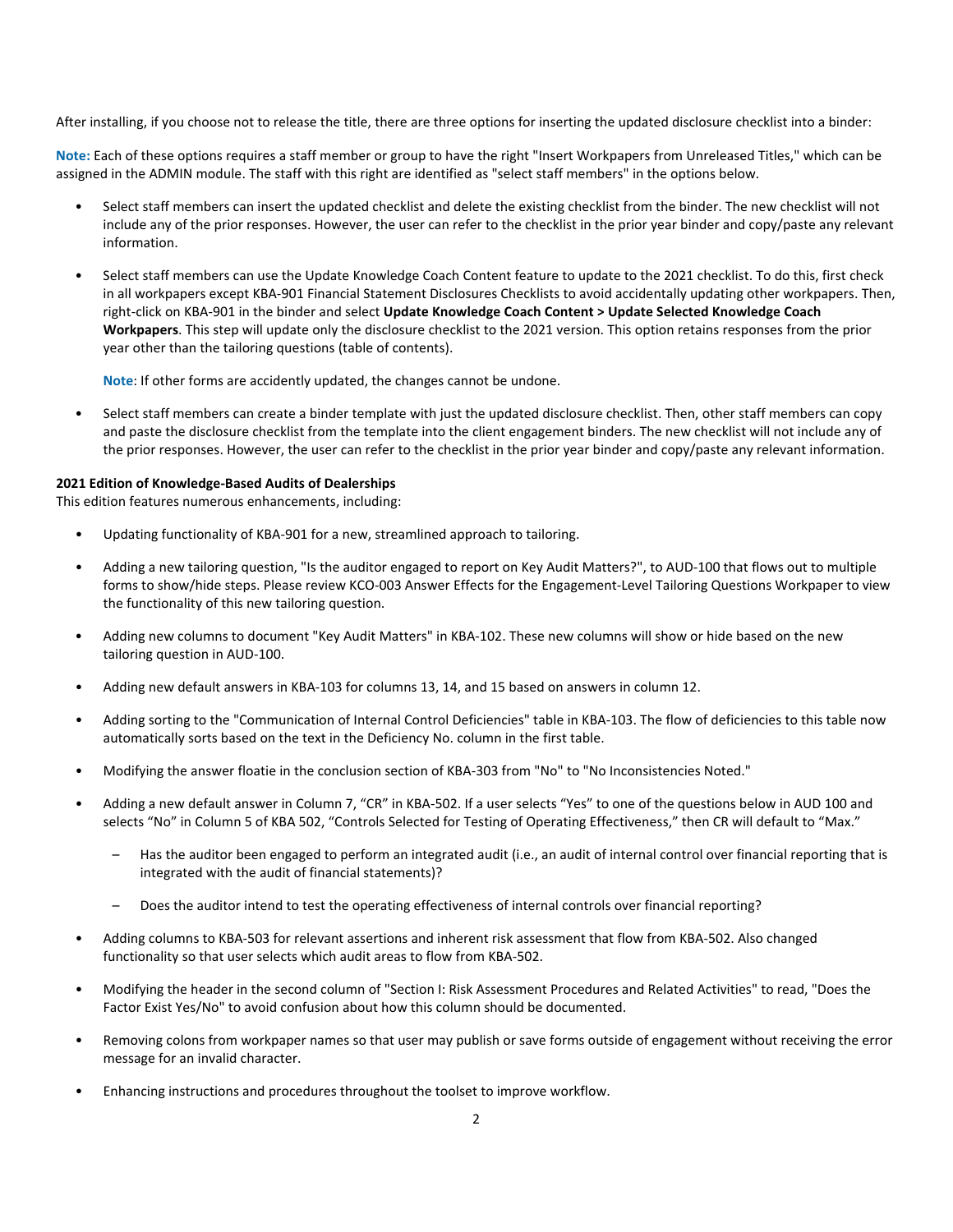- Adding new AUDs, CORs, and RESs as follows:
	- AID-847 Analysis of Service Auditor Report
	- COR-825 Request for Confirmation of Multiemployer Defined Benefit Plan Information
	- RPT-0904A Unmodified Opinion: Emphasis-of-Matter Paragraph Related to Going Concern: Substantial Doubt has Been Alleviated
	- RPT-0959 Unmodified Opinion: Includes Key Audit Matters, Emphasis-of-Matter and Other-Matter Paragraphs
	- RES-029 Implementing New Accounting Principles
	- RES-030 Determining and Communicating Key Audit Matters (KAMs) Decision Tree

[Click here](http://support.cch.com/updates/KnowledgeCoach/pdf/guides_tab/2021%20Dealerships%20Audit%20Title%20Overview%20for%20Knowledge%20Coach%20Users.pdf) for the 2021 Audits of Dealerships Title Overview for Knowledge Coach Users.

In addition, forms and practice aids throughout have been updated to include new examples and tips, and, where applicable, to take into account new literature, standards, and developments, reflected in the following current audit and accounting guidance:

- FASB Accounting Standards Codification™ as of March 31, 2021, through Accounting Standards Update No. 2021-03
- AICPA Statement on Auditing Standards (SAS) No. 134, Auditor Reporting and Amendments, Including Amendments Addressing Disclosures in the Audit of Financial Statements
- SAS No. 135, Omnibus Statement on Auditing Standards 2019
- SAS No. 137, The Auditor's Responsibilities Relating to Other Information Included in Annual Reports
- SAS No. 138, Amendments to the Description of the Concept of Materiality
- SAS No. 139, Amendments to AU-C Sections 800, 805, and 810 to Incorporate Auditor Reporting Changes From SAS No. 134
- SAS No. 140, Amendments to AU-C Sections 725, 730, 930, 935, and 940 to Incorporate Auditor Reporting Changes From SAS Nos. 134 and 137
- AICPA Ethics Interpretation, Information System Services (ET sec.1.295.145)
- AU-C 930, Interim Financial Information
- AU-C 940, An Audit of Internal Control Over Financial Reporting That Is Integrated With an Audit of Financial Statements

# **Best Practices**

- Save changes to workpapers before closing the workpaper or the binder to ensure data is correctly updated.
- If Microsoft® Word crashes when using Knowledge Coach, before closing the binder, use the **Save Knowledge Coach Answers** option in the binder view under the Tools menu. This saves all data within tables.
- You can view other Knowledge Coach Best Practices on ou[r Web](https://support.cch.com/kb/solution/000034942/sw34947) site.

## **License Requirements**

This title requires the Knowledge-Based Audits of Dealerships license. Users who do not have a license for this title cannot use Knowledge Coach functionality in workpapers.